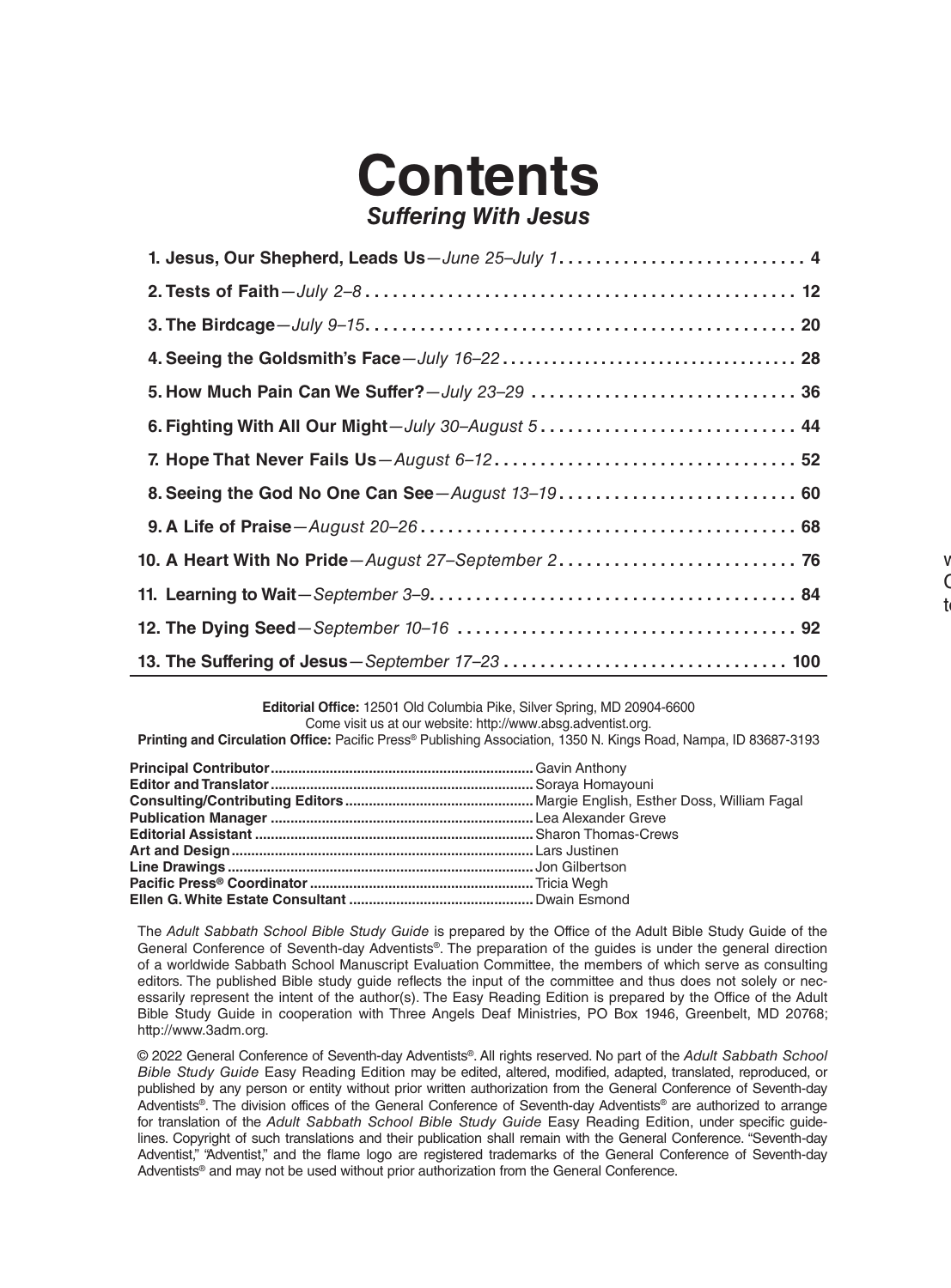## *Introduction*



## **The Suffering Savior**

The Bible tells us that Jesus made everything: "God made everything by the Word<br>[Jesus]. Nothing has been made without him" (John 1:3, WE). At the same time,<br>the Bible also tells us that the One who made everything also is [Jesus]. Nothing has been made without him" (John 1:3, WE). At the same time, the Bible also tells us that the One who made everything also is the One who "cried" (John 11:35) when His friend Lazarus died. Jesus cried? Yes. What is more, "people looked down on him. They didn't accept him. He knew all about pain and suffering. He was like [the same as] someone people turn their faces away from" (Isaiah 53:3, NIrV). Jesus was hated and rejected? Yes. When Jesus died, He cried, " 'My God, my God, why have you left me alone?' " (Matthew 27:46, ERV).

How are these awful things possible? The answer is that Jesus, who made us, also is our Savior. As our Savior, He died on the cross. He became human, one of us. He suffered as we suffer. He lived life as a poor Man. He worked hard. Then His life ended on a Roman cross.

So, the One who made us (Acts 17:28) suffered in many ways, more than any of us. We can know only our own pain and suffering. But at the cross, Jesus "suffered the things we should have suffered. He took [accepted] on himself the pain that should have been ours" (Isaiah 53:4, NIrV). What Jesus did on the cross is the most surprising and wonderful act in the history of heaven and earth.

For the next few months, we will try to better understand a topic that is difficult to understand: suffering. We will look at human suffering and the sufferings of Christians. We will ask hard questions. We don't have all the answers to these questions. But we know for sure that "God is love" (1 John 4:8, KJV). Yes, terrible things happen in this life. But we can trust God in all our pain and loss. God will help us to grow closer to Him no matter what we suffer.

This quarter, we will study the Bible to see how other humans suffered loss and pain. What were their experiences? What did they do? What did they learn? What can their examples teach us?